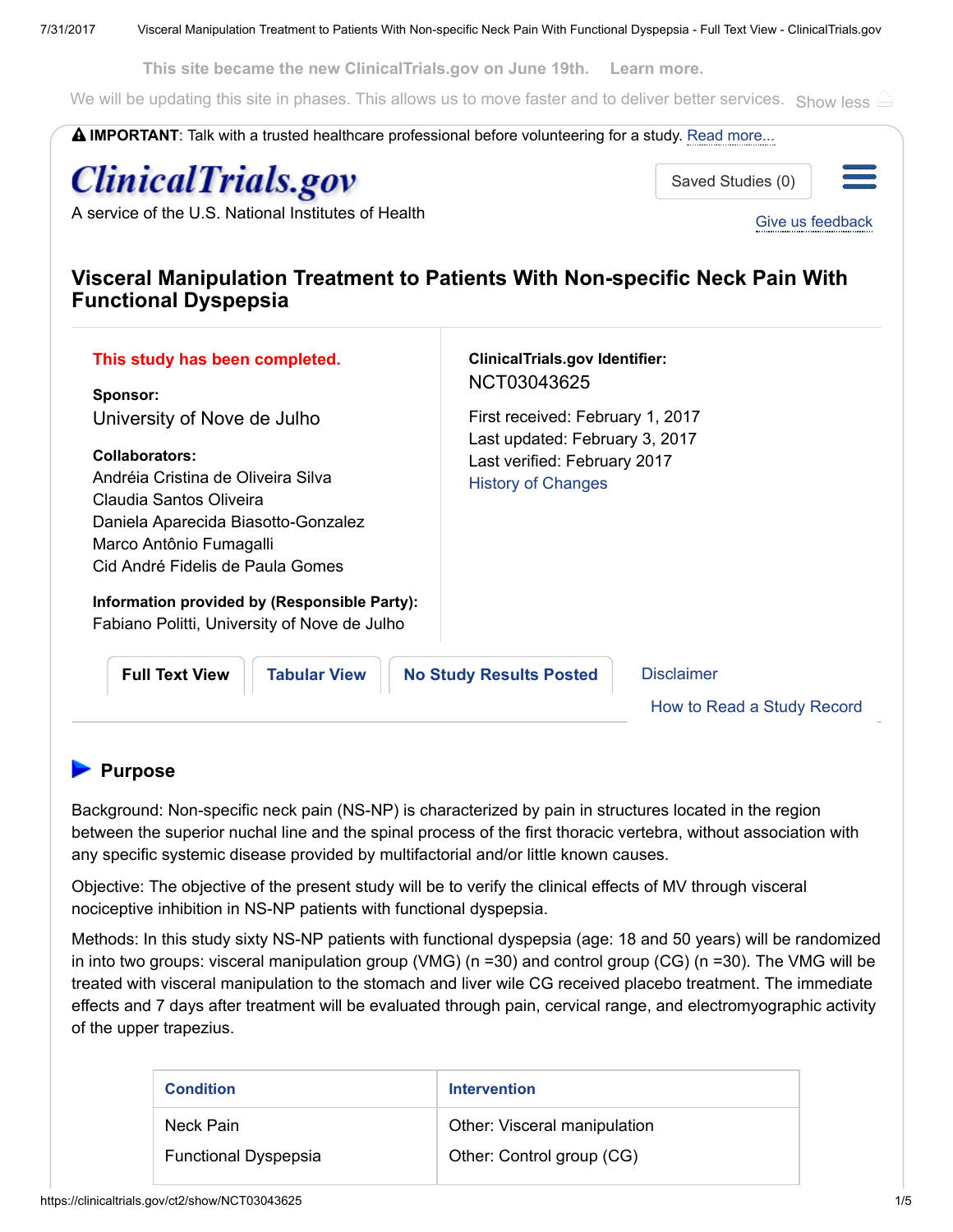| Study Type:   | Interventional                                     |
|---------------|----------------------------------------------------|
| Study Design: | Allocation: Randomized                             |
|               | Intervention Model: Parallel Assignment            |
|               | Intervention Model Description:                    |
|               | randomized, double-blinded, sham-controlled, study |
|               | Masking: Participant, Outcomes Assessor            |
|               | <b>Primary Purpose: Treatment</b>                  |
|               |                                                    |

Official Title: Effect of Visceral Manipulation on Electromyographic Activity of the Upper Trapezius Muscle, Cervical Range and Pain in Patients With Non-specific Neck Pain With Functional Dyspepsia: A Randomized, Double-blinded, Sham-controlled, Study

## Resource links provided by NLM:

[MedlinePlus](https://medlineplus.gov/) related topics: [Indigestion](https://medlineplus.gov/indigestion.html) Neck Injuries and [Disorders](https://medlineplus.gov/neckinjuriesanddisorders.html)

## U.S. FDA [Resources](https://clinicaltrials.gov/ct2/info/fdalinks)

### Further study details as provided by Fabiano Politti, University of Nove de Julho:

Primary Outcome Measures:

• Pain intensity assessed with Numerical Rating Scale [ Time Frame: 12 months ]

Numerical rating scale (NRS) (11 point; 0: no pain, 10: the worst possible pain imaginable) translated and cross-culturally adapted for the Brazilian population

• Pain area documented on a body chart [ Time Frame: 12 months ]

Pain area will documented on a body chart. The drawings will be subsequently digitized and pain areas will be measured using open source software named ImageJ (version 1.43, National Institutes of Health, Bethesda, Maryland).

Secondary Outcome Measures:

• Electromyography [ Time Frame: 12 months ]

The sEMG signal of the upper trapezius muscle will be recorded on the side with the greatest self-reported pain.

• Cervical range of motion [ Time Frame: 12 months ]

A flexometer (Sami ®) will be used to verify cervical range of motion (ROM) of the flexion/extension, right and left lateral flexion and rotation.

Enrollment: 60 Actual Study Start Date: October 1, 2016 Study Completion Date: February 1, 2017 Primary Completion Date: January 30, 2017 (Final data collection date for primary outcome measure)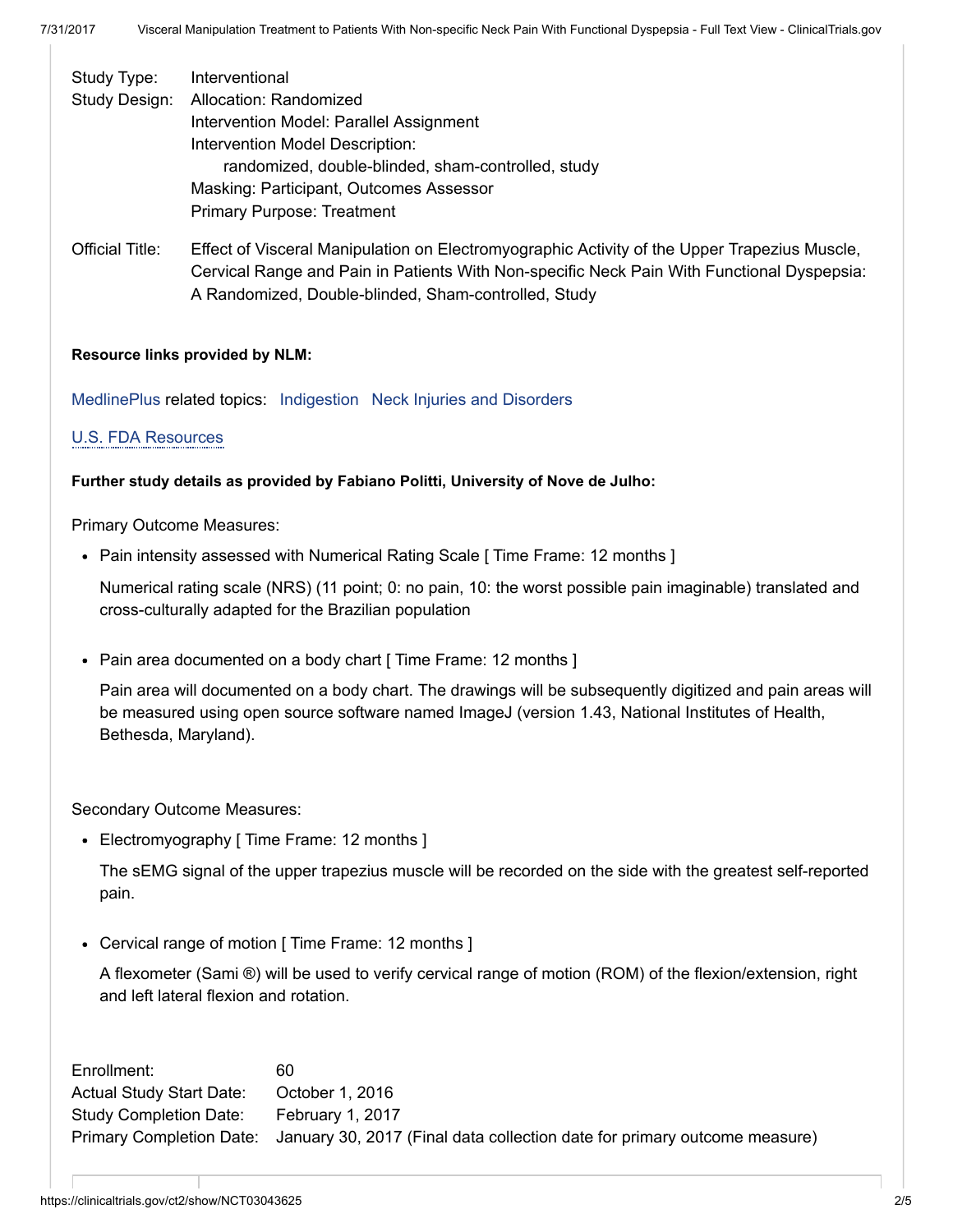7/31/2017 Visceral Manipulation Treatment to Patients With Non-specific Neck Pain With Functional Dyspepsia - Full Text View - ClinicalTrials.gov

| Arms                                                                                                                                                                                                                                                                       | <b>Assigned Interventions</b>                                                                                                                                                                                                                                                                                                                                                                                                                                                                                                                                                                                                                                                                                                                                                                                                                                                                                                                                                                                                                                                      |
|----------------------------------------------------------------------------------------------------------------------------------------------------------------------------------------------------------------------------------------------------------------------------|------------------------------------------------------------------------------------------------------------------------------------------------------------------------------------------------------------------------------------------------------------------------------------------------------------------------------------------------------------------------------------------------------------------------------------------------------------------------------------------------------------------------------------------------------------------------------------------------------------------------------------------------------------------------------------------------------------------------------------------------------------------------------------------------------------------------------------------------------------------------------------------------------------------------------------------------------------------------------------------------------------------------------------------------------------------------------------|
| Experimental:<br>Visceral<br>manipulation<br>Group (VMG)<br>The VMG wil<br>be treated<br>with visceral<br>manipulation<br>to the<br>stomach and<br>liver                                                                                                                   | Other: Visceral manipulation<br>Participants will be instructed to lie down comfortably on a stretcher in the supine position,<br>with lower limbs flexed and abdomen exposed, and the physiotherapist positioned to the<br>right side of the patient. The therapeutic intervention will be began with the left hand of the<br>physiotherapist in contact with the lower region of the stomach, to which a force will be<br>applied so that the organ was moved in an upper and lateral left direction while the right<br>hand controlled and directed the knees of the patient to the right side until the moment<br>when the physiotherapist notice an increase in tension in the stomach region. For the liver<br>manipulation, the same procedures will be followed, however, with contact in the right<br>epigastric region and the knees directed to the left side. The same position will be<br>maintained for each organ treated until the physiotherapist could feel, through touch, a<br>decrease in the tension of the viscera. The mean treatment time will 5 minutes. |
| Placebo<br>Comparator:<br>Control group<br>(CG)<br>The CG will<br>be received<br>placebo<br>treatment. In<br>the placebo<br>treatment, the<br>therapist<br>should place<br>the hands<br>over the navel<br>region without<br>exerting any<br>local tension<br>for 1 minute. | Other: Control group (CG)<br>The CG will be received placebo treatment. In the placebo treatment, the therapist should<br>place the hands over the navel region without exerting any local tension for 1 minute.                                                                                                                                                                                                                                                                                                                                                                                                                                                                                                                                                                                                                                                                                                                                                                                                                                                                   |

# **Eligibility**

Ages Eligible for Study: 18 Years to 50 Years (Adult) Sexes Eligible for Study: All Accepts Healthy Volunteers: No

## **Criteria**

Inclusion Criteria:

- history of neck pain for a minimal period of the three months;
- neck with restricted movement (active or passive) in at least one direction;
- Neck Disability Index considering score range of 11-24 (score out of a 50) ;
- numerical rating scale (NRS) for perceived pain intensity considering 3-7 points on an 11-point;
- Presence of symptoms related to functional dyspepsia, according to the Rome III diagnostic criteria: uncomfortable postprandial fullness, early satiety, epigastric pain and epigastric burning, accompanied by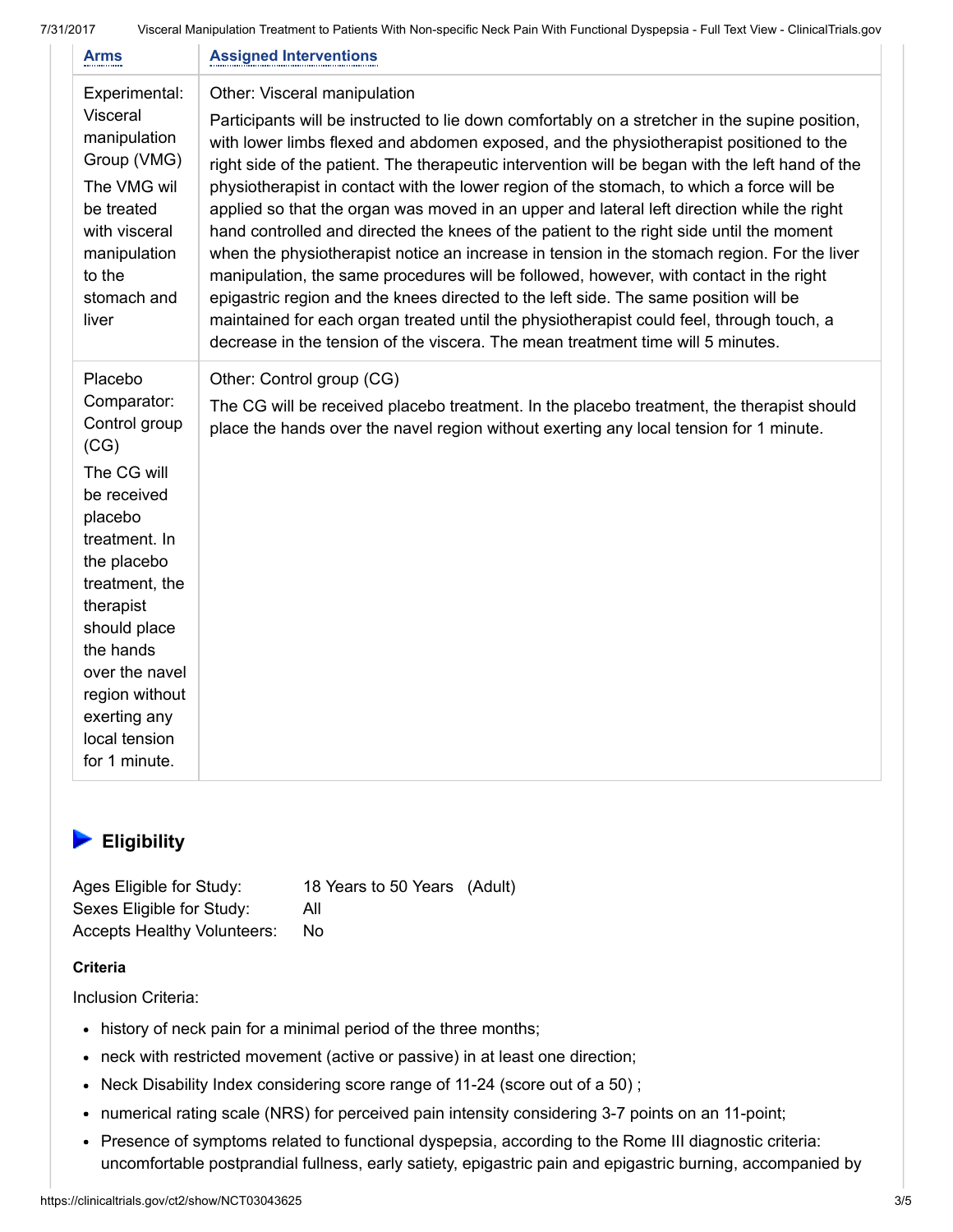no evidence of structural disease capable of explaining the symptoms .

Exclusion Criteria:

- Individuals with history of neurological disorders (i.e., irradiated pain) or neck surgery; systemic disease; connective tissue disorder and herniated disc;
- current pregnancy;
- medical diagnosis of fibromyalgia;
- physical therapy treatment with, massage, or acupuncture in the previous two weeks;
- use of analgesic, muscle relaxant, psychotropic agent, or anti-inflammatory agent in the previous three days;
- chronic neck pain resulting from a traumatic incident; chronic musculoskeletal condition (e.g., muscular disorder, polyarthritis).

## ▶ Contacts and Locations

Choosing to participate in a study is an important personal decision. Talk with your doctor and family members or friends about deciding to join a study. To learn more about this study, you or your doctor may contact the study research staff using the Contacts provided below. For general [information,](https://clinicaltrials.gov/ct2/about-studies/learn) see Learn About Clinical Studies.

No Contacts or Locations Provided

# **More Information**

Publications:

Barral JP, Mercier P. Visceral Manipulation. Eastland Press; 2005.

Binder A. The diagnosis and treatment of nonspecific neck pain and whiplash. Eura Medicophys. 2007 [Mar;43\(1\):79-89.](https://clinicaltrials.gov/ct2/bye/rQoPWwoRrXS9-i-wudNgpQDxudhWudNzlXNiZip9Ei7ym67VZRCwFg05-K4nA6h9Ei4L3BUgWwNG0it.) Review.

| Responsible Party:                                   | Fabiano Politti, Principal Investigator, University of Nove de Julho                                                                                         |  |  |  |
|------------------------------------------------------|--------------------------------------------------------------------------------------------------------------------------------------------------------------|--|--|--|
| ClinicalTrials.gov Identifier:                       | NCT03043625<br><b>History of Changes</b>                                                                                                                     |  |  |  |
| Other Study ID Numbers:                              | VM-2016                                                                                                                                                      |  |  |  |
| <b>Study First Received:</b>                         | February 1, 2017                                                                                                                                             |  |  |  |
| Last Updated:                                        | February 3, 2017                                                                                                                                             |  |  |  |
| Individual Participant Data (IPD) Sharing Statement: |                                                                                                                                                              |  |  |  |
| Plan to Share IPD: No                                |                                                                                                                                                              |  |  |  |
|                                                      | Plan Description: The data will not be shared with other researchers. The results of the study will be<br>published as a manuscript in a scientific journal. |  |  |  |
|                                                      |                                                                                                                                                              |  |  |  |

Studies a U.S. FDA-regulated Drug Product: No Studies a U.S. FDA-regulated Device Product: No

Keywords provided by Fabiano Politti, University of Nove de Julho: